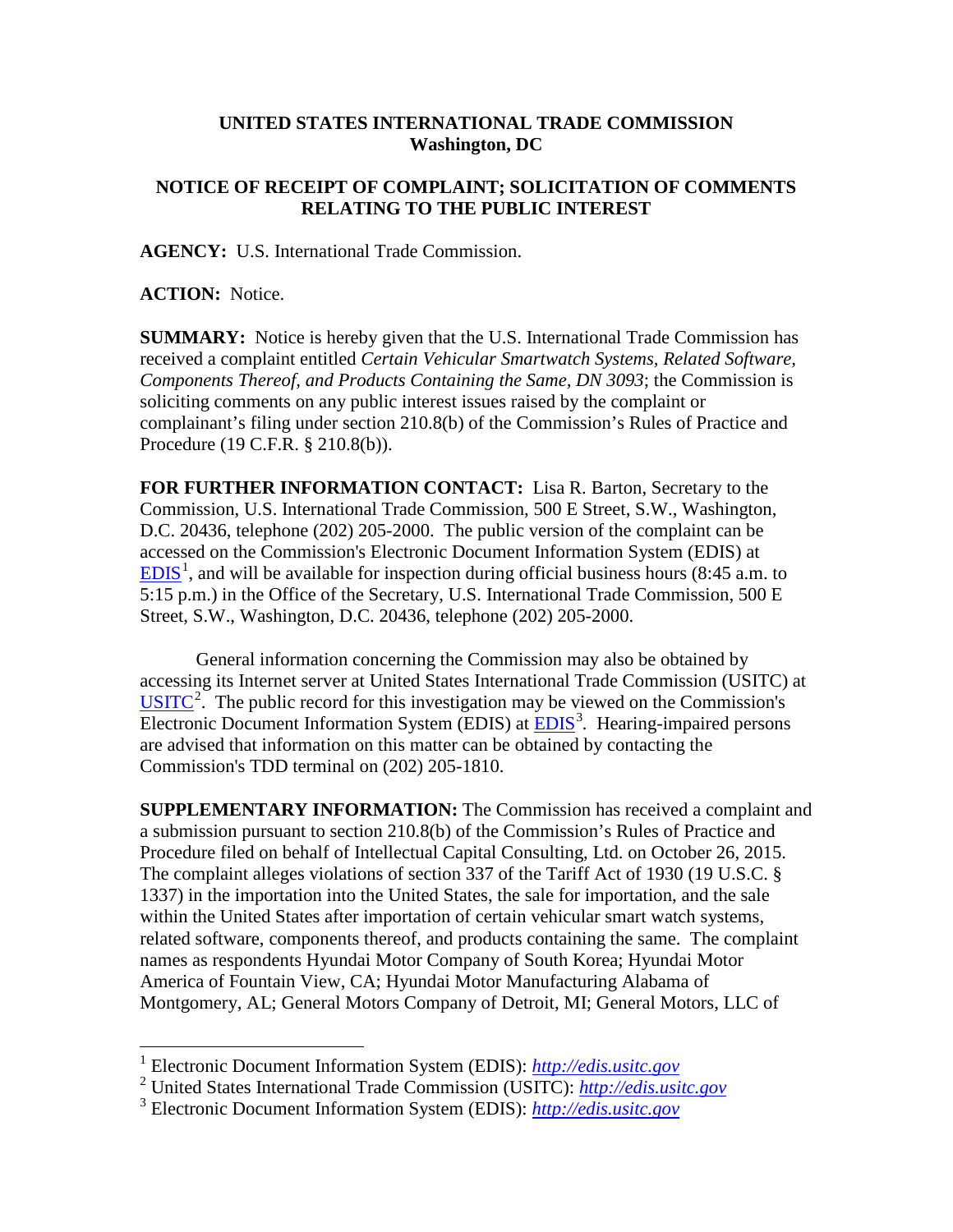Detroit, MI; OnStar, LLC of Detroit, MI; Bayerische Motoren Werke AG of Germany; BMW of North America, LLC of Woodcliff Lake, NJ; Volkswagen AG of Germany; Volkswagen Group of America, Inc. of Herndon, VA; Audi AG of Germany; Audi of America, Inc. of Herndon, VA; Audi of America, LLC of Auburn Hills, MI; Volvo Car Corporation of Sweden; Volvo Cars of North America, LLC of Rockleigh, NJ; Dr. Ing. h.c. F. Porsche AG of Germany; Porsche Cars North America, Inc. of Atlanta, GA; DEI Holdings, Inc. of Vista, CA; Directed Electronics, Inc. of Vista, CA; Samsung Electronics Co., Ltd. of Korea; Samsung Electronics America, Inc. of Ridgefield Park, NJ; LG Corporation of South Korea; LG Electronics USA, Inc. of Englewood Cliffs, NJ; LG Electronics Mobile Research. U.S.A., L.L.C. of San Diego, CA; Sony Corporation of Japan; Sony Corporation of America of Ney York, NY; Sony Electronics, Inc. of San Diego, CA; Lenovo Group Limited of China; Lenovo Holding Company, Inc. of Morrisville, NC; Lenovo (United States), Inc. of Purchase, NY; Motorola Mobility, Inc. of Chicago, IL; Apple, Inc. of Cupertino, CA; Station Digital Media, Inc. of Long Beach, CA; and Rego Apps, LLC of Celebration, FL. The complainant requests that the Commission issue general exclusion orders, a permanent cease and desist order, and impose a bond upon respondents' alleged infringing articles during the 60-day Presidential review period pursuant to 19 U.S.C. § 1337(j).

Proposed respondents, other interested parties, and members of the public are invited to file comments, not to exceed five (5) pages in length, inclusive of attachments, on any public interest issues raised by the complaint or section 210.8(b) filing. Comments should address whether issuance of the relief specifically requested by the complainant in this investigation would affect the public health and welfare in the United States, competitive conditions in the United States economy, the production of like or directly competitive articles in the United States, or United States consumers.

In particular, the Commission is interested in comments that:

- (i) explain how the articles potentially subject to the requested remedial orders are used in the United States;
- (ii) identify any public health, safety, or welfare concerns in the United States relating to the requested remedial orders;
- (iii) identify like or directly competitive articles that complainant, its licensees, or third parties make in the United States which could replace the subject articles if they were to be excluded;
- (iv) indicate whether complainant, complainant's licensees, and/or third party suppliers have the capacity to replace the volume of articles potentially subject to the requested exclusion order and/or a cease and desist order within a commercially reasonable time; and
- (v) explain how the requested remedial orders would impact United States consumers.